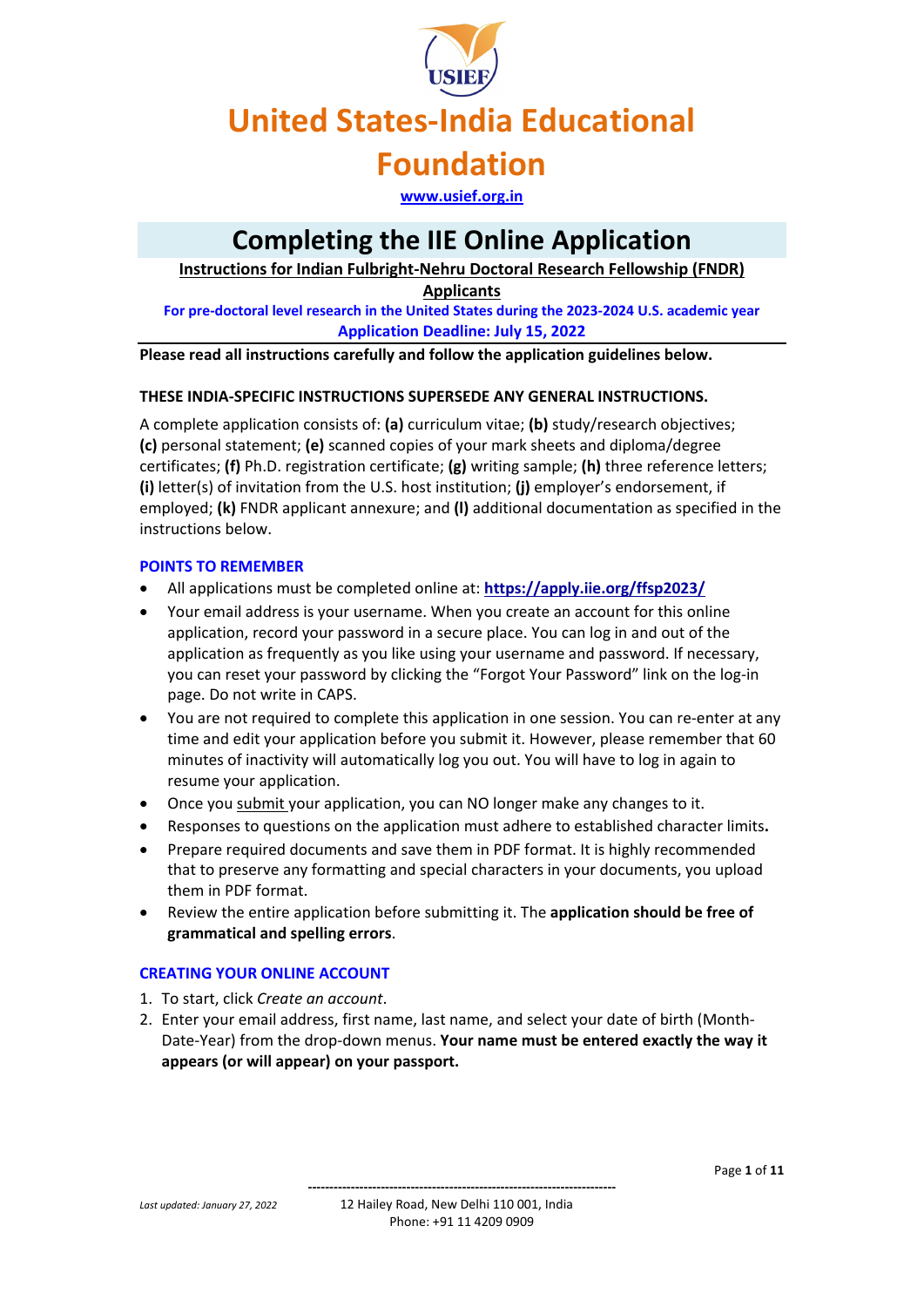

| <b>Register</b>      |                                                                           |
|----------------------|---------------------------------------------------------------------------|
|                      | To register for an account, please enter the information requested below. |
| <b>Email Address</b> |                                                                           |
| <b>First Name</b>    |                                                                           |
| <b>Last Name</b>     |                                                                           |
| <b>Birthdate</b>     |                                                                           |

**Note**: Use an email address that you will be able to access for at least two years after submitting your application. This is the email address you will use to log in to your application account. We recommend you do NOT use a work email address if you will not have access to it during your grant in the U.S.

- 3. Click Continue. You will receive an email from [Fulbright@iie.org](mailto:Fulbright@iie.org) confirming that you have started the application. The email will include a temporary PIN. Follow the instructions in the email to activate your account using the temporary PIN.
- 4. You will be prompted to enter your pin and then create a password to complete login.

| Login                                                                                                                                                |                                                                                                                                                                                                                                                                          |  |
|------------------------------------------------------------------------------------------------------------------------------------------------------|--------------------------------------------------------------------------------------------------------------------------------------------------------------------------------------------------------------------------------------------------------------------------|--|
| A temporary PIN has been sent to your email address. If you do not receive this message in the next few minutes, please check your junk mail folder. |                                                                                                                                                                                                                                                                          |  |
| Email<br>Account<br><b>Temporary PIN</b><br>$\vee$<br>$\checkmark$<br>Birthdate<br>$\checkmark$<br>Login                                             |                                                                                                                                                                                                                                                                          |  |
| <b>Set Password</b><br>New Password<br>New Password (again)                                                                                          | To protect the security of your account, please specify a new password. The password must meet complexity requirements.<br>X At least one letter<br>X At least one capital letter<br>X At least one number<br>SC Be at least 12 characters<br>X New passwords must match |  |
| <b>Set Password</b>                                                                                                                                  |                                                                                                                                                                                                                                                                          |  |

5. Returning users: Click *Log in* and enter your email address and password. If you do not remember your password, click *Forgot your password?* and follow the resulting instructions.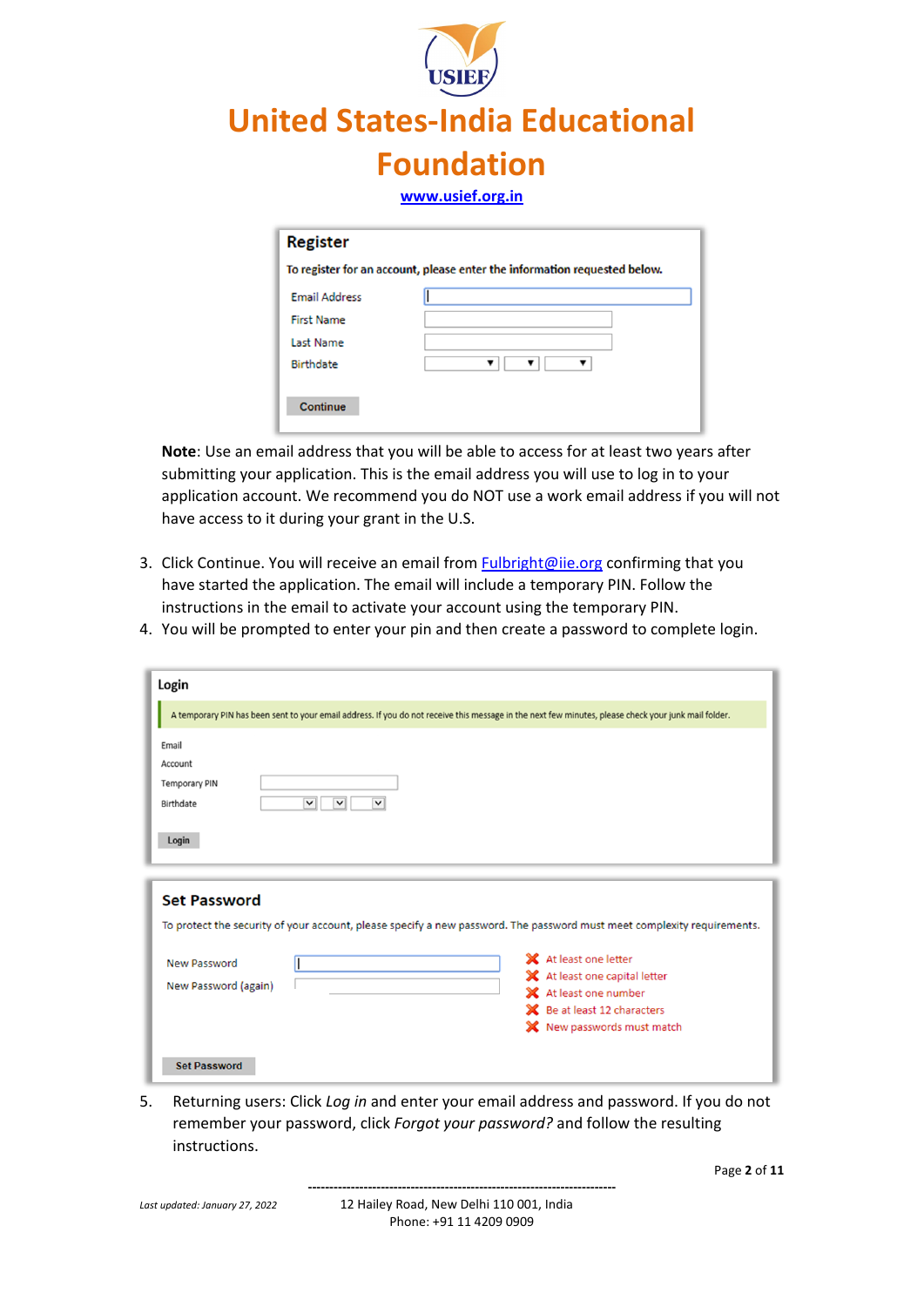**[www.usief.org.in](http://www.usief.org.in/)**

Once you have created an account, please follow these steps:

#### **WELCOME**

**Please Confirm You Have Read the Fulbright Policy Guidelines.** Click on "Yes" and *Continue.*

These questions address essential program eligibility. All questions are required.

| Home                                             | <b>Preliminary Questions</b>                                                                                                                                                                                                                                                                                                                                                        |
|--------------------------------------------------|-------------------------------------------------------------------------------------------------------------------------------------------------------------------------------------------------------------------------------------------------------------------------------------------------------------------------------------------------------------------------------------|
| Welcome                                          |                                                                                                                                                                                                                                                                                                                                                                                     |
| <b>Preliminary Questions</b>                     | Through which program country are you applying?*<br>India<br>$\check{ }$                                                                                                                                                                                                                                                                                                            |
| <b>Country Information</b>                       |                                                                                                                                                                                                                                                                                                                                                                                     |
| <b>Personal Information</b>                      | To which academic year are you applying?*<br>2023-2024 $\vee$                                                                                                                                                                                                                                                                                                                       |
| <b>Contact Information</b>                       |                                                                                                                                                                                                                                                                                                                                                                                     |
| Academic &<br>Professional<br><b>Information</b> | Important! In the U.S. academic calendar, the academic year begins in August (2023) and runs through the following May<br>(2024). If you intend to apply for a period that begins outside of academic year 2023-2024, make sure to consult with your<br>home country Fulbright office (see Country Information page at left) to ensure you are filling out the correct application. |
| <b>Academic Materials</b><br>Language Skills     | Academic year 2023-2024 typically corresponds to initial grant periods between August/September 2023 and May/June 2024;<br>grant dates and grant lengths will vary by country and program.                                                                                                                                                                                          |
| <b>Standardized Test</b><br>Scores               | Do you hold or are you applying for:*                                                                                                                                                                                                                                                                                                                                               |
| <b>Score Reports</b>                             | 1. U.S. citizenship; or<br>2. Dual citizenship with the U.S.; or                                                                                                                                                                                                                                                                                                                    |
| <b>Plagiarism Agreement</b>                      | 3. U.S. permanent residency?                                                                                                                                                                                                                                                                                                                                                        |
| <b>Study Plan</b>                                | $No \sim$                                                                                                                                                                                                                                                                                                                                                                           |
| <b>Portfolio</b>                                 |                                                                                                                                                                                                                                                                                                                                                                                     |
| <b>Grant &amp; Travel Plans</b>                  | Have you reviewed and do you meet all program eligibility requirements for the country through which you are applying?*                                                                                                                                                                                                                                                             |
| <b>Additional Information</b>                    | <b>Yes</b><br>v                                                                                                                                                                                                                                                                                                                                                                     |
| Recommendations                                  | IIE Data Privacy Consent for Applicants in IIE-Managed Programs*                                                                                                                                                                                                                                                                                                                    |
| Signature                                        |                                                                                                                                                                                                                                                                                                                                                                                     |
| <b>Review</b>                                    | IIE values your privacy, and we encourage you to read our Program Privacy Statement that is located on the privacy page on<br>IIE's website.                                                                                                                                                                                                                                        |
|                                                  | As this notice is intended for all applicants and participants of UE managed programs, the Dregsam Drivery Statement outlines                                                                                                                                                                                                                                                       |

nts and participants of IIE-managed programs, the Program Privacy Statem how IIE handles vour data and includes the types of data we process, why we process it and with whom we share it.

Select the appropriate response from the drop-down list.

- 1. **Through which program country are you applying?** Select India from the dropdown menu.
- 2. **To which academic year are you applying?** Academic year 2023-2024 corresponds to initial grant periods between August/September 2023 and May 2024*.*
- 3. **Do you hold or are you applying for?** Select 'yes' or 'no' to indicate your response. Applicants cannot be U.S. citizens or permanent residents of the U.S. to participate in the Fulbright Foreign Student Program from India.
- **4. Have you reviewed and do you meet all program eligibility requirements for the country through which you are applying?** Select 'yes'.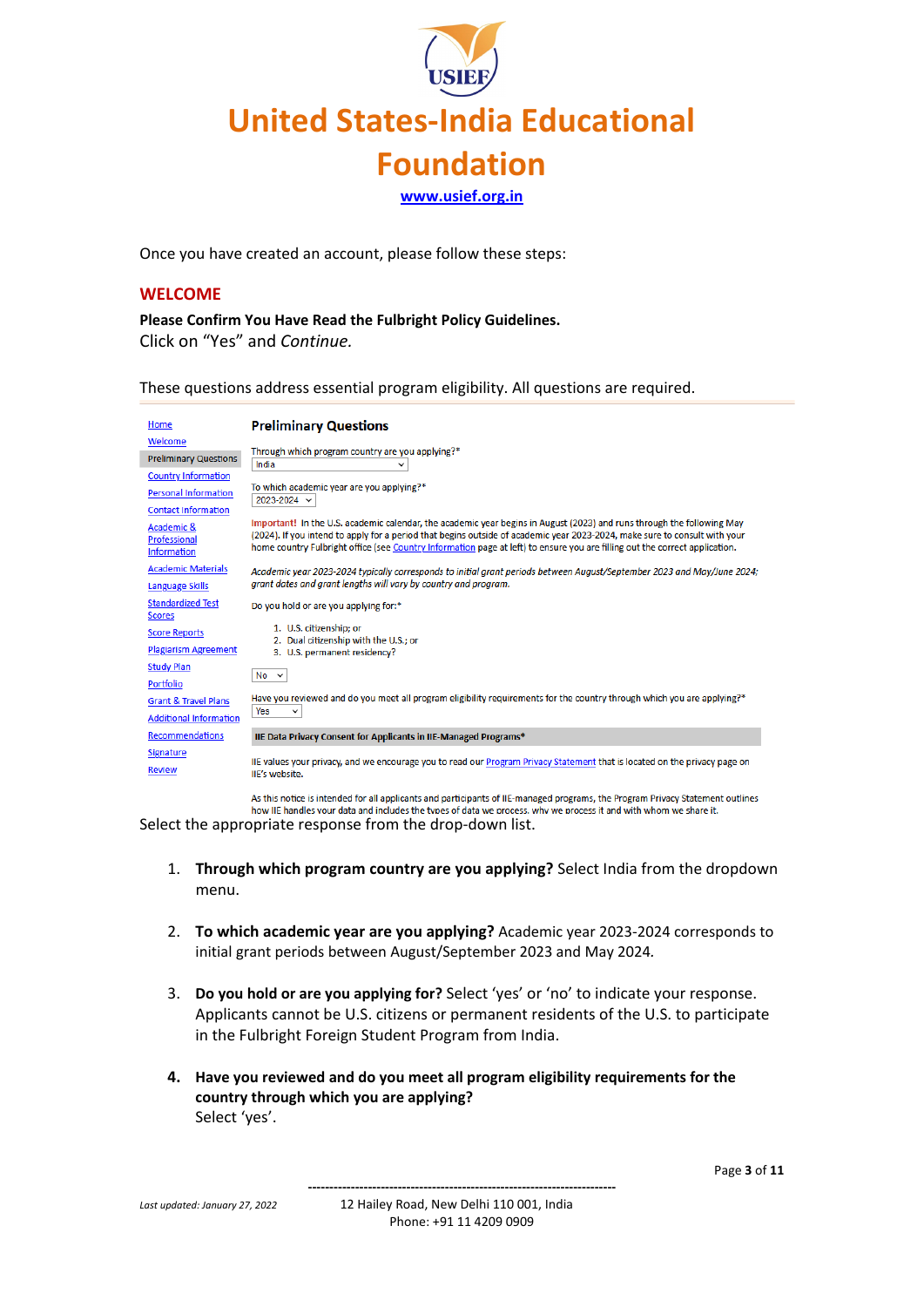**[www.usief.org.in](http://www.usief.org.in/)**

#### **IIE Data Privacy Consent for Applicants in IIE-Managed Programs**

IIE values your privacy, and we encourage you to read our [Program Privacy Statement](http://www.iie.org/Learn/Privacy/IIE-Program-Privacy-Statement) that is located on the privacy page on IIE's website.

As this notice is intended for all applicants and participants of IIE-managed programs, the Program Privacy Statement outlines how IIE handles your data and includes the types of data we process, why we process it and with whom we share it.

Please note that IIE may be required to process data that is generally considered to be sensitive. IIE only processes this information when it is necessary to execute the management of your application or program. Please review the "What Types of Sensitive Personal Data Do We Process?" section of the Program Privacy Statement for more details.

#### **I have read IIE's Program Privacy Statement and give consent for IIE to process my data.**

Select "Yes" from the drop-down list and press "Continue."

#### **Employment Eligibility\***

Employees and their immediate families (i.e., spouses and dependent children) of the U.S. Department of State, the U․S․ Agency for International Development (USAID), and of public or private organizations under contract to the U.S. Department of State and the U․S․ Agency for International Development are ineligible to apply for a Fulbright grant until one year after termination of such employment.

Select the appropriate response from the drop-down list.

#### **Reference Materials Waiver\***

If selected for a Fulbright award opportunity, [cooperating agencies](https://eca.state.gov/fulbright/about-fulbright/funding-and-administration/administrative-partners) may need to provide copies of forms and letters submitted by your recommenders to U.S. institutions on your behalf. In these cases, the responsible cooperating agency must indicate whether you waive your right of access to confidential references in accordance with the U.S. Family Educational and Privacy Rights Act (FERPA), 20 U.S. C. 1232(g). If you indicate below that you **do not** waive your right of access, this will be indicated on the form provided to each recommender.

#### **COUNTRY INFORMATION**

This page provides information on the address of USIEF, the Fulbright Commission in India, the name of the fellowship, website information, and the deadline.

#### **Select/Change Award**

Select "Fulbright-Nehru Doctoral Research Fellowships" from the drop-down menu.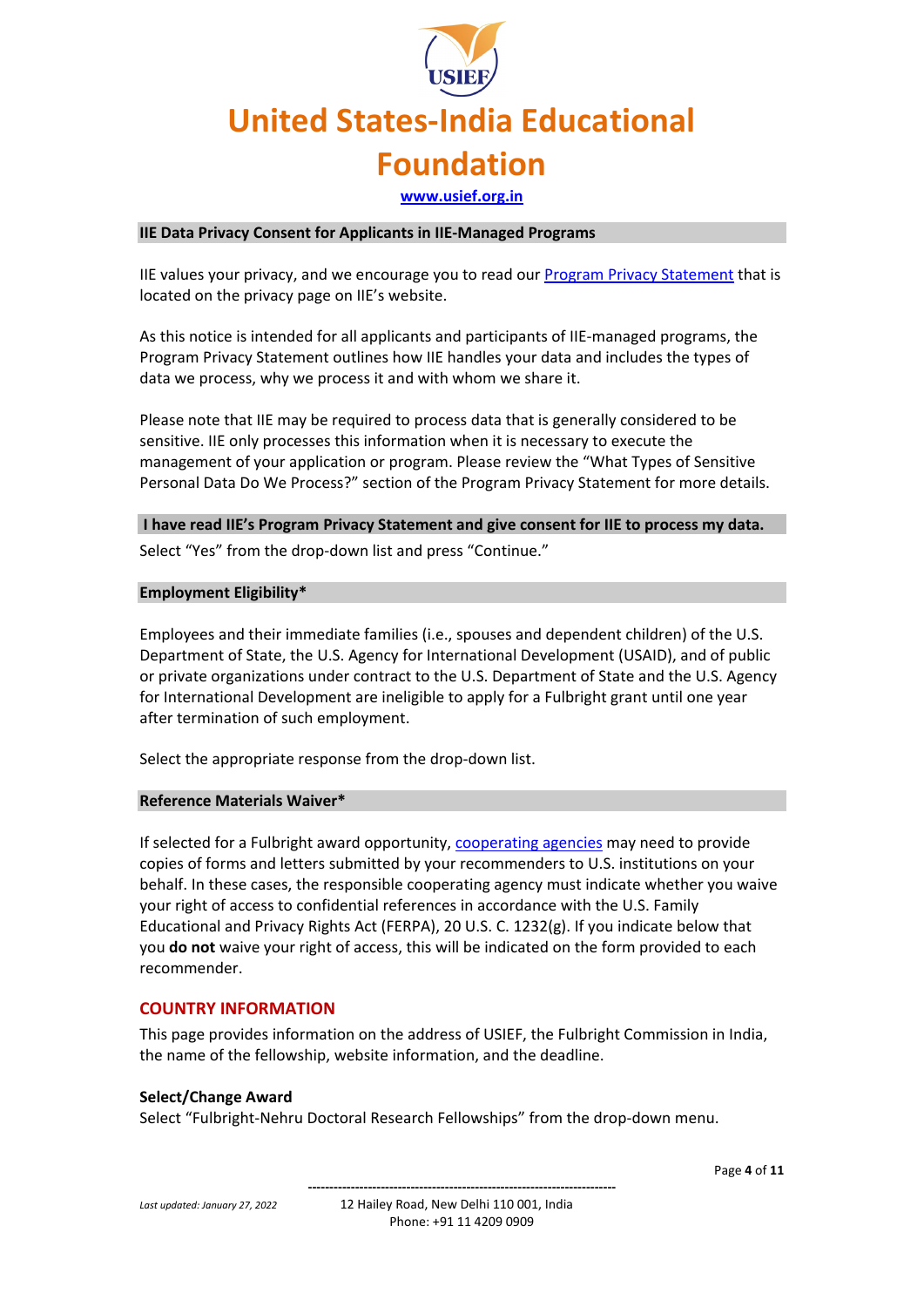**[www.usief.org.in](http://www.usief.org.in/)**

#### **Supplemental Forms**

You need not submit any of the supplemental forms at this stage.

#### **PERSONAL INFORMATION**

**Prefix:** Select the most appropriate title from the drop-down menu.

**First/Given Name, Middle Name and Last/Family Name:** This will auto-populate based on the information you provided during registration. Please review and ensure that your name should appear exactly as it appears on your passport. This spelling will be used on all documents related to your Fulbright-Nehru Fellowship.

**Biographical Information:** Complete the items as per the online form.

**The Fulbright Program complies with the Americans with Disabilities Act (the "ADA") and is committed to diversity and inclusion. If you have any form of limitation that requires accommodation, please indicate in the space given. This information is gathered only for statistical purposes and to ensure appropriate accommodation at a prospective host institution.**

**Citizenship Information:** Complete the items as per the online form.

**National Identification Number:** Please leave this blank.

Click *Continue* to save your responses and advance to the next section.

#### **CONTACT INFORMATION**

Complete the items as per the online instructions.

**Email:** Please use the email you have used to create the application and use it frequently.

**Emergency Contact Information:** The individuals listed under emergency contacts (India and U.S.) may be contacted in the event of an emergency while undertaking activities related to this grant opportunity, including any possible travel required for interviews within India. This is mandatory.

Click *Continue* to save your responses and advance to the next section.

#### **ACADEMIC AND PROFESSIONAL INFORMATION**

**Note:** Prepare and upload documents in PDF format as required (\*). Note page limits specified and ensure your documents do not exceed page limits.

**Curriculum Vitae/ Resume:** The curriculum vitae describes academic credentials and demonstrates a record of scholarly achievements (document should not exceed four (4) pages. Please upload your CV on this page of the online application). If you indicate books,

Page **5** of **11**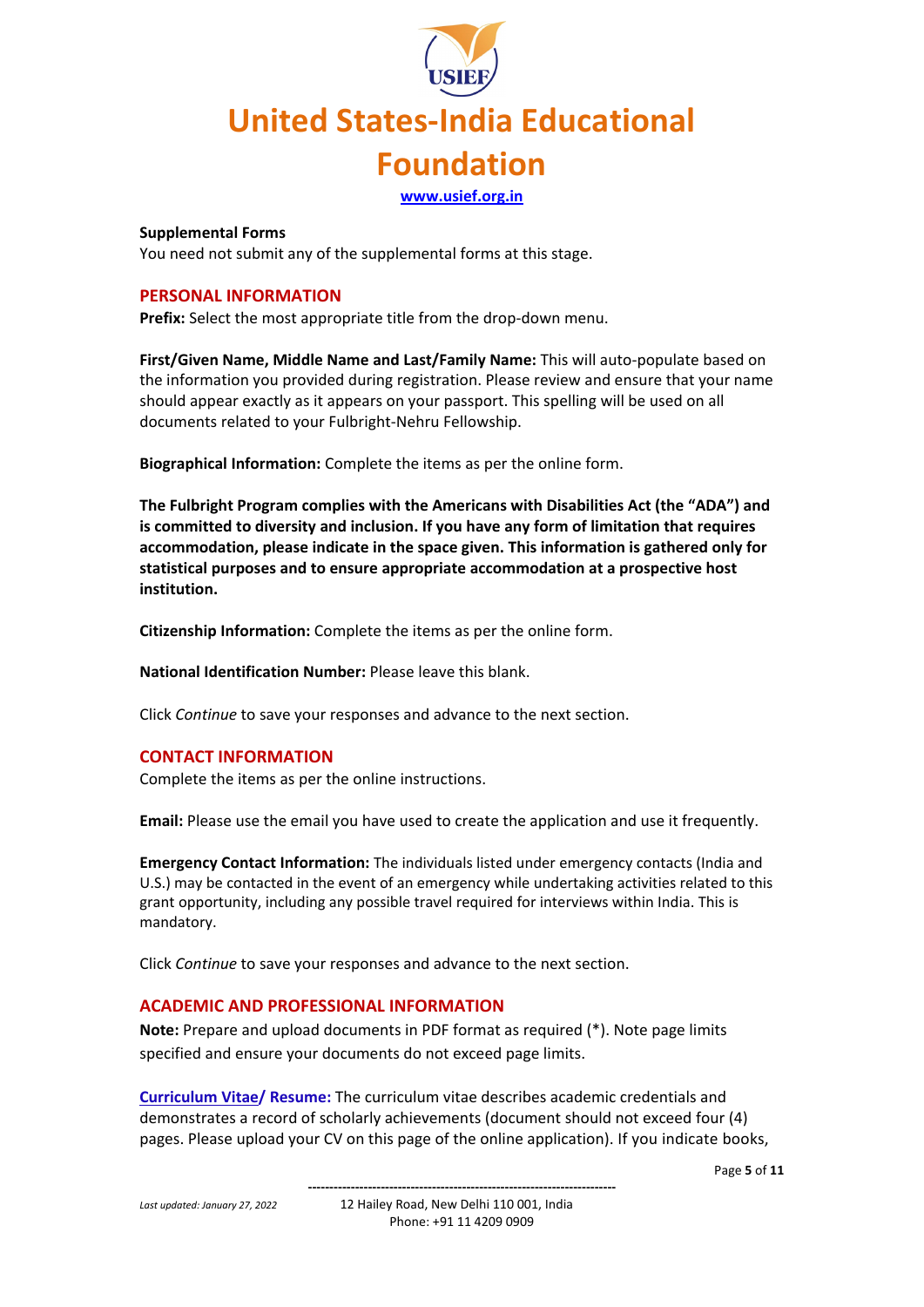## **United States-India Educational Foundation [www.usief.org.in](http://www.usief.org.in/)**

articles or theses that are available online, please include the URL links. If you have a professional website (e.g., design and visual arts), please include this URL as well. Do not include photographs in CV.

**Academic Background:** List up to three completed degrees. Enter your highest degree first (e.g., Ph.D., Master's, Bachelor's). You may add additional institutions by clicking on "Add New Academic Background."

**Professional Experience:** List your current and relevant previous professional experience, if any. You may add additional information by clicking on "Add New Professional Experience."

**Awards and Recognitions:** Complete as per the online instructions. List your most significant professional accomplishments, honors, awards, up to three significant publications, teaching and research experience (if any), and membership/licensing in Professional Organizations. Please write 'not applicable' if none.

**Experience Abroad:** If you have traveled, lived, or studied in any country other than your own for more than one month, please list this experience below. This can include time overseas for education, research, business, vacation, etc. You may add additional information by clicking on "Add New Experience Abroad."

Indicate if you have entered the U.S. on J-I or J-2 visa and upload the copy of the previous DS2019.

#### **Previous Fulbright Grant(s):**

If you have previously been awarded a Fulbright Grant, please list the grant(s) by clicking on "Add Grant."

#### **ACADEMIC MATERIALS (Transcripts and Diplomas):**

Please select the corresponding institution from the list that appears and upload your documents when prompted. If you do not see an institution that you attended in the list, please first return to the Academic & Professional Information page, and update your academic background.

Please upload the scanned copy of your degrees/diplomas certificates and mark sheets. Transcripts are not required. You must include mark sheets for all yearly or semester examinations and not just the final one. You can upload consolidated marksheet. **Do not** include high school/senior secondary school mark sheets or certificates. Certificates and mark sheets in any language other than English must be accompanied by certified English translations.

**Do not upload images taken by your mobile camera.**

#### **LANGUAGE SKILLS:**

Complete proficiency of languages as per the online instructions.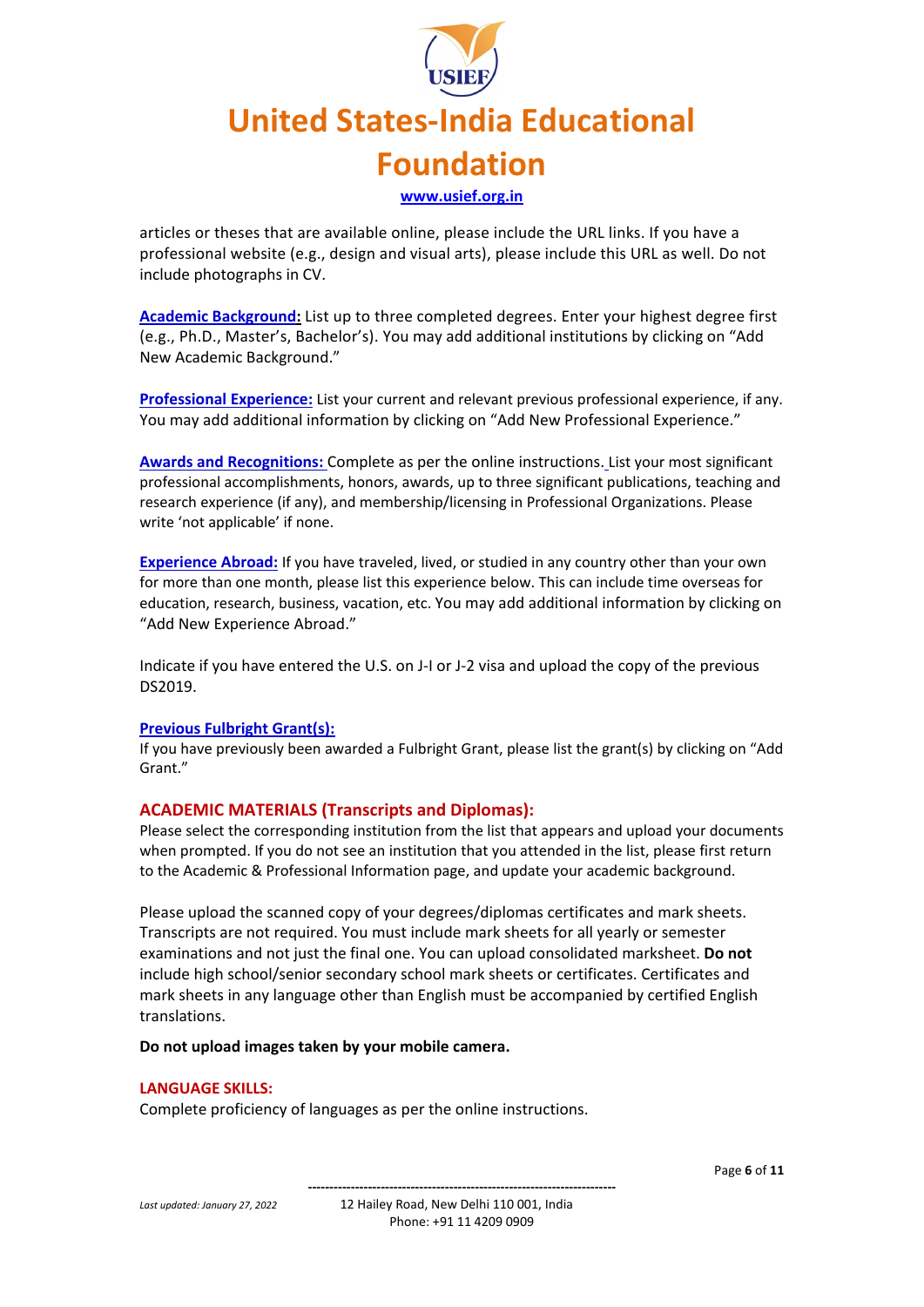**[www.usief.org.in](http://www.usief.org.in/)**

**STANDARDIZED TEST SCORES:** Select "Add Test" below to add information about TOEFL you have taken or will take in the future. It is **not** mandatory to submit TOEFL scores at the time of application. If recommended for the fellowship, USIEF will provide fee vouchers for the TOEFL exam. However, if you took TOEFL in 2021 or later, please upload your score report.

**SCORE REPORTS:** Please upload copies of available score reports in the respective upload area. To add additional test types, please return to the Test Scores page.

#### **PLAGIARISM AGREEMENT**

**Plagiarism in any part of your application will result in your disqualification from participating in the Fulbright Visiting Scholar Program**. Please select the appropriate response and *Continue*.

#### **STUDY PLAN:**

**For which degree objective are you applying?** Select "Visiting Student Researcher" from the list.

**What Is your major field of study?** Select one discipline from the drop-down menu that is closest to your study objective.

**What is your specialization/ subfield of study?** Select one field from the drop-down menu that is closest to your field of study.

**Important note**: The disciplines in the drop-down menu **may not** exactly match the list of eligible fields for the Fulbright-Nehru Doctoral Research Fellowships. You will be required to indicate your chosen field of study in the **[FNDR Applicant Annexure](https://usief.org.in/uploadip/ip2023-24/FNDR_annexure.pdf)**, which you will upload in this online form on the page: Additional Information under Country-specific materials.

**Briefly describe the area of the field in which you plan to specialize.** Please provide a summary of your research work here.

**Please describe your future plans:** Describe the career you plan to pursue after completion of study or research in the U.S., e.g., teaching, government, business, industry or any plans you might have for continued study or research in your home country. Also indicate if you will be returning to former employment, or if you have been promised a position in India after completing your Fulbright grant.

#### **Intended Grant Period:**

**Proposed length of stay in the U.S.:** Please indicate the duration of fellowship between 6-9 months.

**Proposed date of arrival in the U.S.:** Please indicate the expected date of your arrival in U.S. university. Please check the academic calendar of the U.S. university for more information.

**Study/Research Objective:** Upload a copy of a clear and detailed description of your study objectives and give reasons for wanting to pursue them. Your Fulbright-Nehru Doctoral

Page **7** of **11**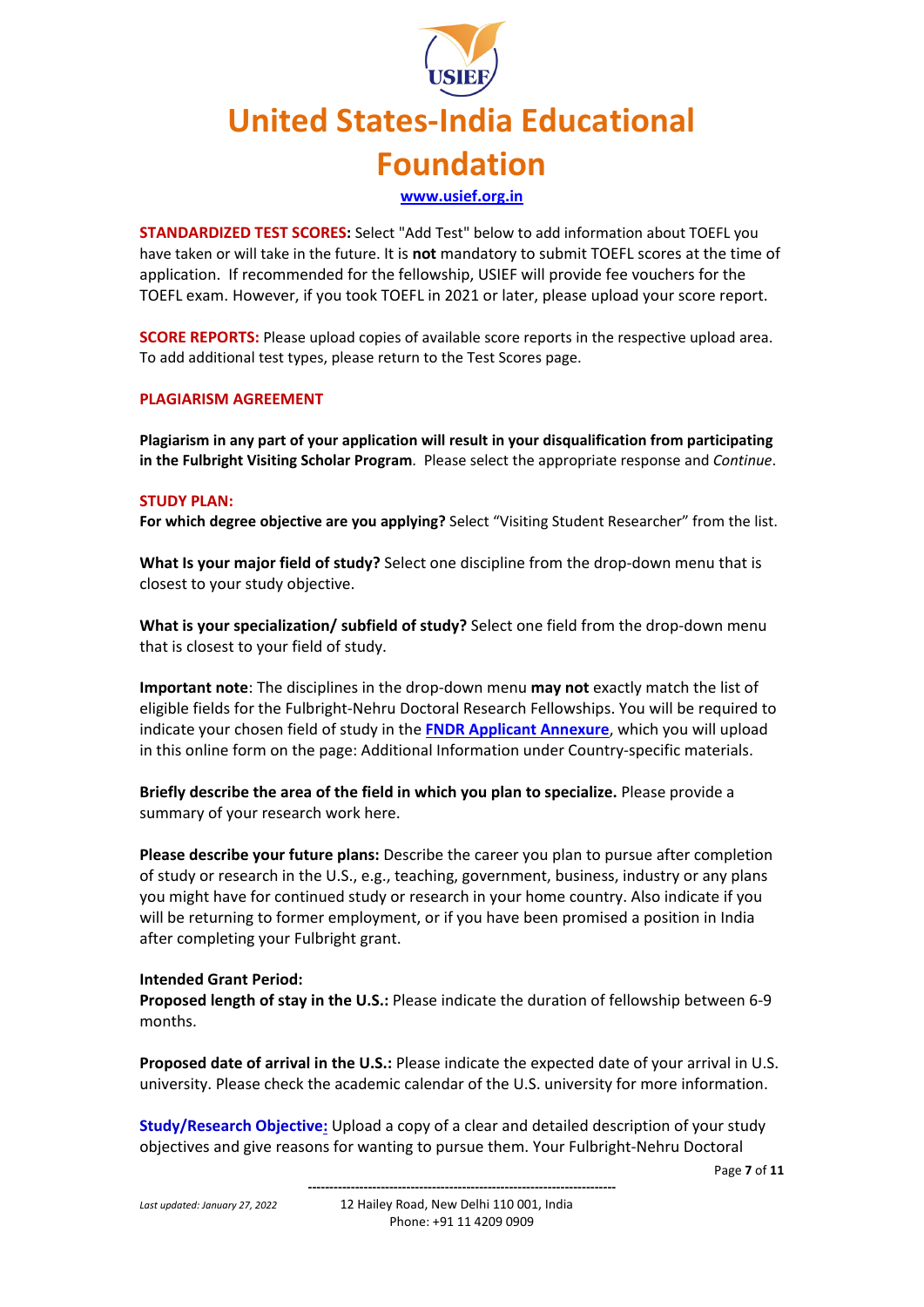## **United States-India Educational Foundation [www.usief.org.in](http://www.usief.org.in/)**

Research fellowship should be part of your ongoing Ph.D. research in an Indian institution. Be specific about your major field and your specialized interests within this field. Describe the kind of program you expect to undertake and explain how your study plan fits in with your previous training and your future objectives. Your statement of purpose is an essential part of your application. Explain the relevance of your project in relation to India and/or the U.S. Indicate the expected impact of your participation on your home institution and your field of study.

Do not mention specific U․S․ universities at which you would like to study․ It is strongly recommended that you upload in PDF format. It is advisable for you to limit your response to **1-2 pages**.

 **Personal Statement:** This personal statement should be a narrative statement describing how you have achieved your current goals․ It should not be a mere listing of facts․ It should include information about your education, practical experience, special interests, and career plans․ Describe any significant factors that have influenced your educational or professional development․ Comment on the number of years of practical experience already completed in the field in which academic work will be done in the U.S. Do not mention specific U.S. universities at which you would like to study․

It is strongly recommended that you upload in PDF format. It is advisable for you to limit your response to **1-2 pages**.

**Writing Sample:** Writing sample (not exceeding 20 pages) should be a copy of the original article or paper published/presented or extracts from the Master's/M.Phil. thesis in the online application form. It is strongly recommended that you upload in PDF format.

**Letter of Invitation:** Please upload a signed letter of invitation on institutional letterhead. In case you receive an invitation after submission of the application, please send it to [dr@usief.org.in](mailto:dr@usief.org.in) for inclusion in the application form.

**University Preferences: It is mandatory for applicants in India to provide this information.**

Online instructions say, "It is not a requirement, nor is it expected for you to identify institutions at which you would like to study․ However, if you do have preferences, please list in priority order up to four schools of your choice." However, Indian applicants must complete this item and also indicate ranking (order of preference).

**You will be affiliated to one U.S. host institution for your grant. Mention three U.S. institutions with you would prefer to be affiliated in the order of preference.** Do not just list the name of a university in which you are interested. Be specific. Provide the name of the department and the specific program within that department in which you are interested. If you have been in contact or correspondence with a faculty member, please provide the name and contact information for that individual. **Upload all letter(s) of invitation, indicating the duration of your visit, preferably with dates on the Page: Study Plan under** 

Page **8** of **11**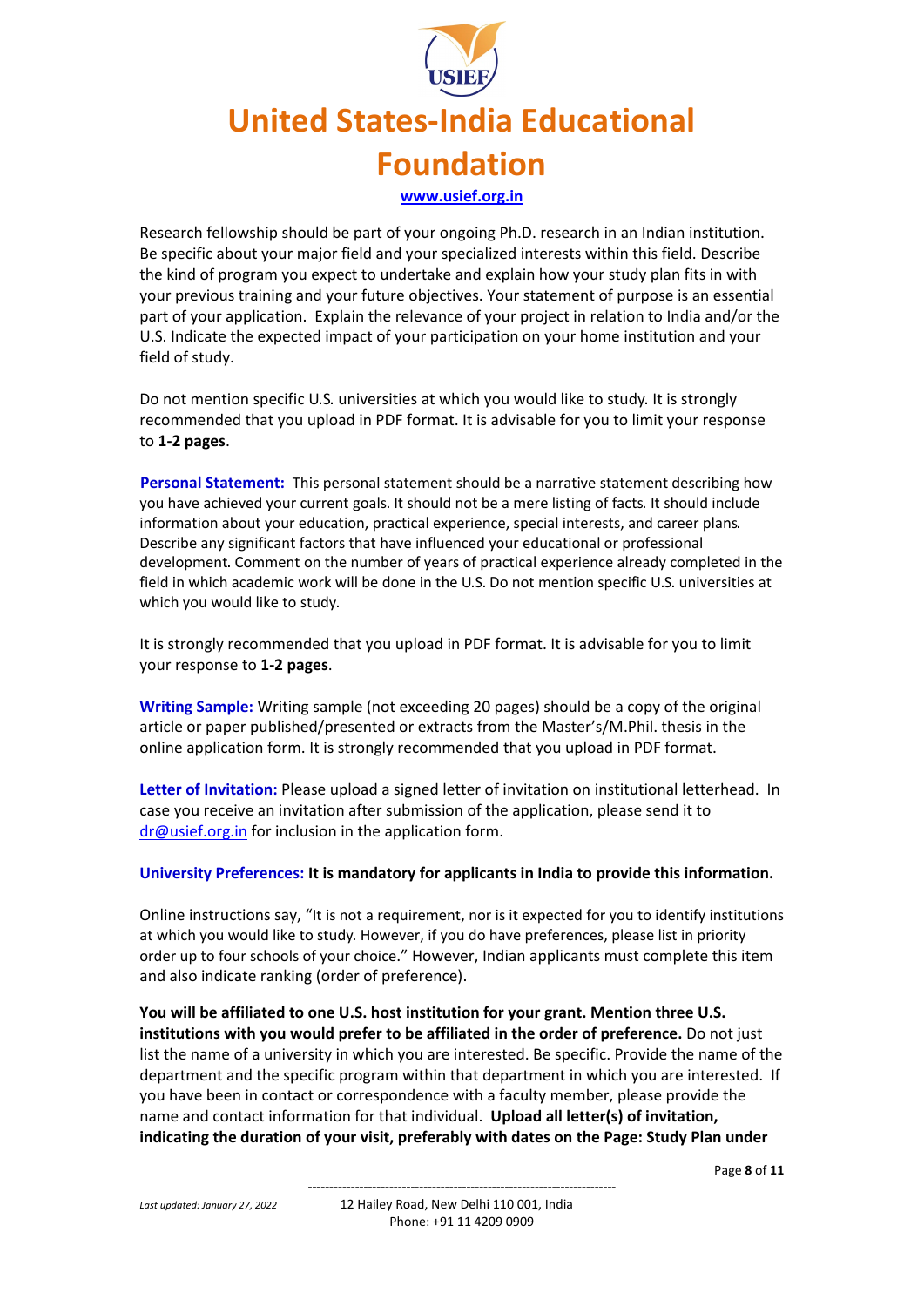**[www.usief.org.in](http://www.usief.org.in/)**

**Letter of Invitation. If you receive letter(s) of invitation after the application deadline, please forward to** [dr@usief.org.in](mailto:dr@usief.org.in) **.**

**Authorization of Release of Information:** Read carefully and type your name in the box.

#### **PORTFOLIO**

You will see this link only if you have selected Arts or Architecture under major field of study. Please upload your work in .jpeg or .pdf version only.

#### **GRANT & TRAVEL PLANS**

Please leave columns given under "Family Funds," "Expected Additional Funding," and "Travel Funds" blank.

**Passport/Travel Document:** If you have a valid passport, please upload the bio page of your passport that bears your name, place and date of birth, passport number, place and date of issue.

**Accompanying Dependents:** Please indicate if you plan to take any dependents (spouse and children below 21 years of age) with you to the U.S. At this stage of your application, passport information for your dependents is not required. The Fulbright-Nehru Doctoral Research Fellowships do not provide any financial support for dependents.

#### **ADDITIONAL INFORMATION**

#### **Country-Specific Materials:**

Upload the PDF format of the completed **[FNDR Applicant Annexure](https://usief.org.in/uploadip/ip2023-24/FNDR_annexure.pdf)** on this link.

**Supplemental Materials:** You are **not** required to submit the following forms available under the Supplemental forms link on the Country Information page:

- 1. Information Concerning Foreign Student Academic Records
- 2. Transcript Release Form
- 3. Report on Proficiency in English

**Upload scanned copy of Ph.D. registration certificate on this section of the online application form. The Ph.D. registration certificate should specify the date of Ph.D. registration, title of the Ph.D., and name of the Ph.D. supervisor.**

#### **DO NOT UPLOAD IMAGES TAKEN BY YOUR MOBILE CAMERA.**

**Additional Documentation:** Please upload FNDR employer's endorsement form (if applicable). Candidates enrolled in Ph.D. **alone** need not complete endorsement form.

**Outreach Survey:** Please complete as per online form instructions.

Page **9** of **11**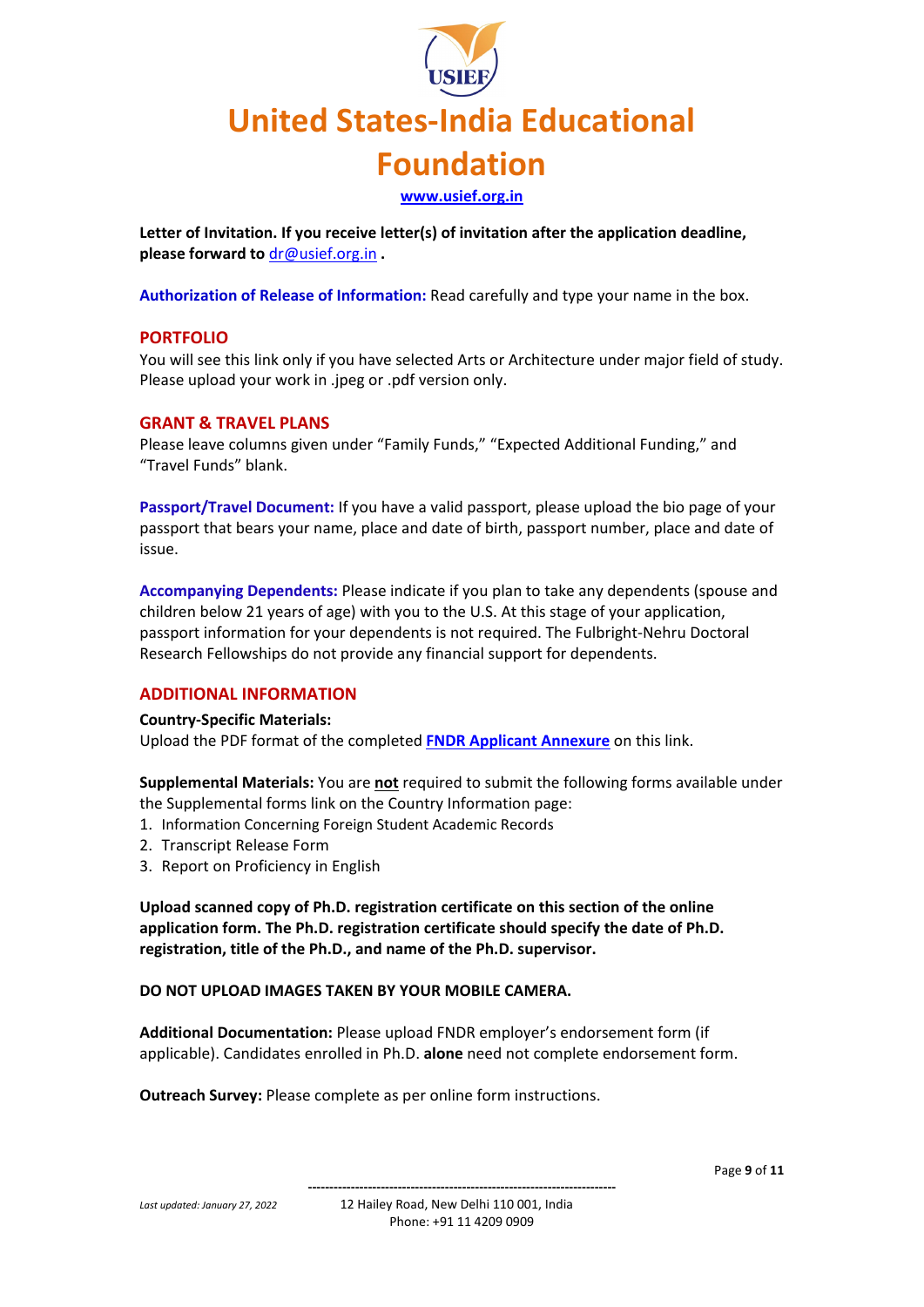### **United States-India Educational Foundation [www.usief.org.in](http://www.usief.org.in/)**

#### **RECOMMENDATIONS**:

You must have three letters of reference submitted on your behalf. All letters of reference should be written by teachers under whom you have studied or pursued research or by someone who has supervised you in work related to your proposed field of study. Letters of reference should not be written by persons related to you either by blood or marriage or by personal friends. In your online application form, one of the recommendations must be from your Ph.D. supervisor. S/he must comment on your research work and the usefulness of the fellowship and indicate the Ph.D. registration date and topic. The letters should be written in English if possible. If they are not, an original English translation must be provided.

Click the "Add Recommender**"** button in the application form to register your referees. You will need to complete this form to allow your referee(s) to submit your references online. It is imperative that you accurately enter the information as your referee will receive an automated email informing him/her of the online reference process. Your referees will receive an email from [Fulbright@iie.org](mailto:Fulbright@iie.org) directly, asking them to register for the website and complete their recommendations. You will receive an email notification after the referee submits the online recommendation letter. You must follow up with the referee if you do not receive the reference submission notification. References must be submitted no later than **July 15, 2022.**

Your referee will be able to submit the recommendation even before the submission of your online application.

#### **SIGNATURE**

Read carefully and type your full name in the box.

#### **REVIEW**

Before you submit your application electronically, your application will be reviewed for completeness. If there is missing data, you will be prompted to correct it.

Preview Application Proof: You can download the pdf copy of the application, review and keep a copy for your record.

#### **IMPORTANT: REFER TO THE FNDR APPLICATION CHECKLIST BEFORE SUBMITTING YOUR ONLINE APPLICATION.**

**Note:** On submission of your online application, you will receive the following automated response:

"Congratulations! You have successfully submitted your online application to the Fulbright Foreign Student Program. You may also receive a confirmation email from the Fulbright agency in your home country/country of application to verify that your application has been received…"